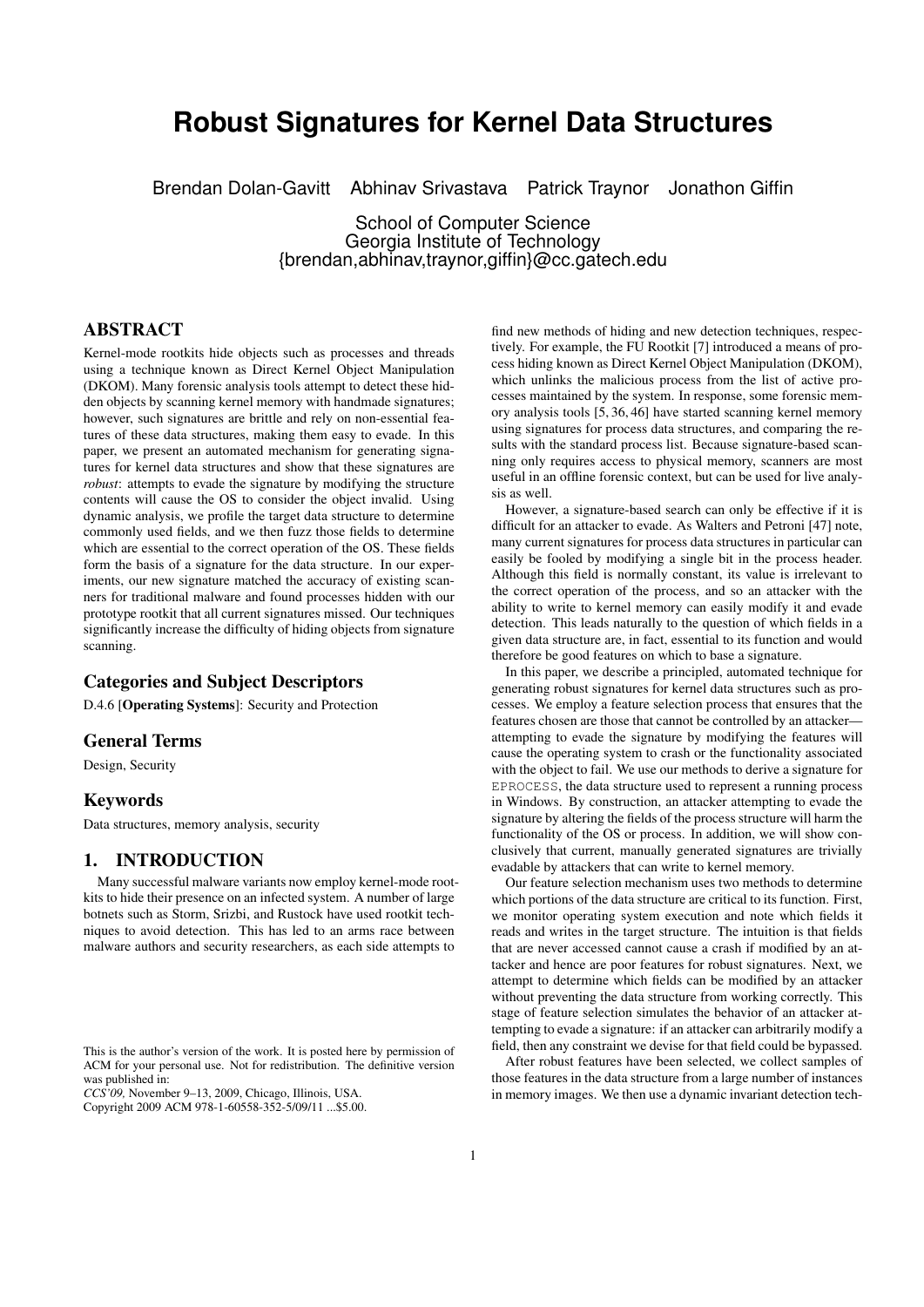nique [12] to find constraints on their values that can be used in a signature. Our signature generator uses these constraints to create a plugin for the Volatility memory analysis framework [46] that can find these data structures in memory.

We demonstrate the advantage of our automatically generated signatures over existing solutions by creating a prototype rootkit (based on FU [7]). This custom malware hides processes using a combination of DKOM and signature evasion techniques. By altering unused fields in the process structure that current signatures depend on, the rootkit successfully evades existing signature-based process scanners. We show that our scanner is capable of detecting processes hidden using this method in Windows memory images.

We chose to apply our technique to the problem of finding processes in Windows memory images for several reasons. Reliable identification of running programs is a basic security task that is a prerequisite for many other types of analysis. In addition, process hiding is common feature of kernel malware; a single rootkit may be used to hide the presence of wide variety of user-level malware. However, our techniques are general, and we will discuss the possible application of our techniques to other kernel data structures in Section 7.

We make the following contributions: first, we provide strong empirical evidence that existing signatures are trivially evadable. Second, we develop a *systematic* method for securely selecting features from a data structure that can be used to create highly robust signatures. Finally, we present a method for generating a signature based on robust features, and use it to create a specific signature for process objects on Windows that is as accurate as existing signatures for current malicious and non-malicious processes, but is resistant to evasion.

These results are of immediate importance to a number of security tools which rely on being able to locate data structures in kernel memory. The virtual machine-based "out-of-the-box" malware detection system proposed by Jiang et al. [17], for example, uses several invariant bytes found in the header of a process structure to find processes under Windows. Cross-view detection approaches to detect hidden processes used by memory analysis tools such as Volatility [46], memparser [5], and PTFinder [36] also make use of signatures to locate key kernel structures. Finally, virtual machine introspection libraries such as XenAccess [30] often use signature scans of guest memory to identify processes and provide user-space address translation. The ability to locate data structures such as processes, independent of any operating system-level view, is critical to the correct operation of these tools, and all of them would benefit from the use of more robust signatures.

# 2. RELATED WORK

Signature-based methods have repeatedly been proposed to identify particular classes of security threats, and, in general, these methods have been found vulnerable to evasion in the face of adversaries. In the area of virus detection, for example, the earliest detectors (and, indeed, many modern commercial utilities) matched byte strings found in viral code that were unlikely to occur in innocuous programs. As the volume of viral code in the wild increased, automated methods were developed to generate signatures based on known viral samples [20]. These methods were thwarted by the appearance of polymorphic and metamorphic [42] viruses; with these techniques, virus creators could transform the malicious code into a form that was functionally equivalent but had no meaningful strings in common with the original code. As a complexity theory problem, reliable detection of bounded length metamorphic viruses has been shown to be NP-complete [41]. Empirical results have confirmed the difficulty of the problem: by mutating

Visual Basic viruses found in the wild using techniques similar to fuzzing [15, 24, 25] and random testing, Christodorescu and Jha [9] found that most malware detectors are vulnerable to even simple obfuscation techniques.

The response to network-based worms followed a similar path. Initial attempts to detect network worms used simple, handmade signatures for intrusion detection systems such as Snort [33] that searched for static byte patterns in the network payload of the worm. However, such manual processes did not scale to the large number of worm variants that soon appeared, and numerous systems for automatic signature generation were proposed [21, 22, 38]. These too, however, were soon defeated by polymorphic shellcode that altered the syntactic structure of the worm payload without affecting its functionality [11]. Although later signature generation systems [23,28] were able to create signatures based on invariant features in certain classes of polymorphic shellcode, Gundy et al. [16] found that there were some vulnerabilities that could not be captured by such systems. Indeed, further work by Song et al. [40] demonstrated that the general problem of modeling polymorphic shellcode was likely to be infeasible, and Fogla and Lee [14] found that detecting polymorphic blending attacks is an NP-complete problem.

Although these results do not make the search for reliable kernel data structure signatures look promising, there are key differences that allow signature-based methods to be effective in this case. In the case of viruses and shellcode, the syntax of the malicious input is under the control of the attacker; only its semantics must remain the same in order to produce an effective attack. By contrast, *the syntax of kernel data structures is controlled by the code of the operating system; an attacker can only modify the data contained in the structure to the extent that the operating system will continue to treat it as a valid instance of the given type*. By identifying portions of these data structures that cannot be modified by the attacker, we are able to generate signatures that resist evasion.

Our signature generation system uses dynamic analysis to profile field usage in kernel data structures. A similar technique is employed by Chilimbi et al. [8] for a different goal; their tool, bbcache, analyzes field access patterns in user-space data structures in order to optimize cache performance. After the profiling step, we use a technique similar to fuzzing [24] to identify unused fields in kernel data structures. Fuzzing was also applied by Solar Eclipse [39] to determine which fields in the Portable Executable (PE) file format were required by the Windows loader, in order to develop ways of decreasing the size of Windows executables. Finally, our system finds invariants on the fields in the data structure and produces a Python script that can be used to find instances of the structure in memory images.

Another system that makes use of data structure invariants is Gibraltar by Baliga et al. [2]. Their system creates a graph of all kernel objects in memory and records the values of those objects' members as the system runs. The dynamic invariant detector Daikon [12] is then used to derive constraints on the objects' data. Deviations from the inferred invariants are considered to be attacks against kernel data. The goals and assumptions of our own system, however, are substantially different: whereas Gibraltar assumes that the locations of all kernel data structures can be found *a priori* and then attempts to enforce constraints on those objects, our system seeks to find features of specific data structures in order to locate them in memory. The two approaches can be seen as complementary; once security-critical objects such as processes are located using our signatures, techniques similar to Gibraltar may be employed to detect and enforce invariants on the data.

A number of approaches to detect hidden processes have been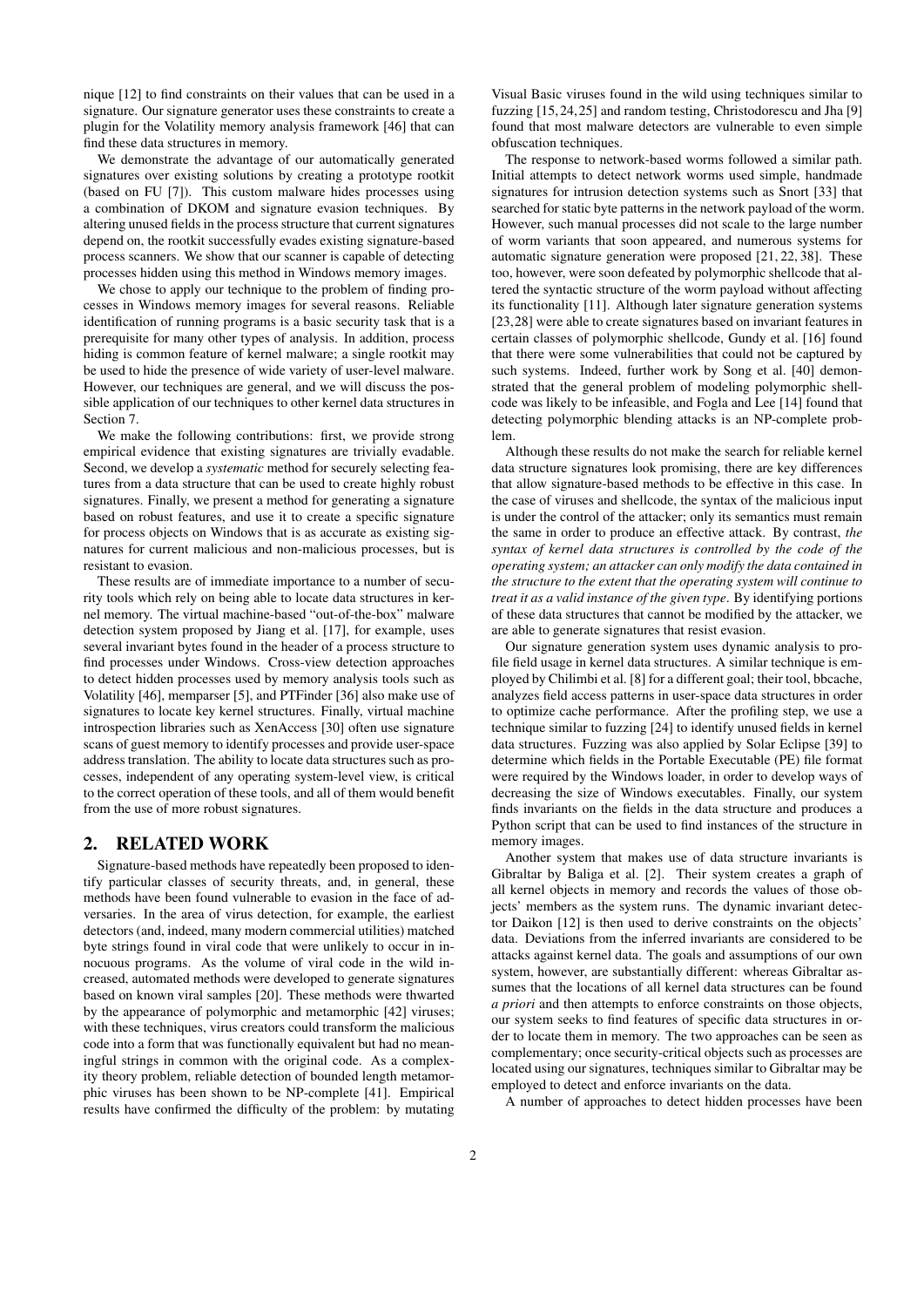

Figure 1: A naïve signature for the **EPROCESS** data structure. The constraints shown are a subset of those used in PTFinder's process signature. Because the **Size** field is not used by the operating system, an attacker can change its value, hiding the process from a scanner using this signature.

featured in other work. Antfarm [18] and Lycosid [19] track the value of the CR3 register as a virtual machine executes to identify unique virtual address spaces, which correspond to distinct processes. Although this approach is quite useful in a live environment, it cannot be used for offline forensic analysis. Some offline methods have been proposed as well: Klister [34], for example, attempted to find hidden processes by relying on the scheduler's thread list rather than the systemwide process list, which thwarts some kinds of DKOM attacks. An evasion for this kind of detection has been demonstrated [1], however: an attacker can replace the OS scheduler with a modified copy, bypassing any tool which relies on the original list. Signature scanning is less vulnerable to such attacks, as any changes an attacker makes to the layout of a data structure must be reflected in any OS code that uses the structure.

Finally, other recent work has focused on finding data structures in memory. Laika [10] infers the layout of data structures and attempts to find instances in memory using unsupervised Bayesian learning. Because their system assumes that the data structures are not known in advance, it may be useful in cases where data structure definitions are not available. This flexibility comes the cost of accuracy, however: whereas our process scanner found all instances of the structure in all tested memory images with no false positives, Laika had false positive and negative rates of 32% and 35%, respectively.

We anticipate that rootkit authors will soon add signature evasion techniques to their standard toolkits. Evasion of signatures for kernel data has already been publicly discussed: Walters and Petroni [47] demonstrated that changing a single bit in the Windows process data structure was sufficient to evade all known signatures without harming the functionality of the running process. Similarly, in response to Rutkowska's signature-based modGREPER [35], valerino [43] described an evasion technique that altered a number of fields in the driver and module structures. Finally, bugcheck [6] described a number of methods (including signatures that match fixed strings) for finding kernel data structures in Windows memory and explored several evasion techniques that could be used to hide objects from those techniques. As tools that find hidden objects through memory scans become more common, we believe malware authors will adapt by attempting to evade signatures. This threat motivates our work to generate signatures for kernel data that are resistant to evasion.

# 3. OVERVIEW

A signature-based scanner examines each offset in physical memory, looking for predefined patterns in the data that indicate the



Figure 2: A portion of the process list while a process hiding attack is underway. The hidden process has been removed from the doubly linked list, and its **Size** field has been changed to evade the signature above.

presence of a particular data structure. These patterns take the form of a set of *constraints* on the values of various fields in the structure. For example, Figure 1 shows a simple signature for a process data structure in Windows (called EPROCESS; this structure holds accounting information and metadata about a task). The constraints check to see that the Type and Size fields match predefined constants, that the ThreadListHead pointer is greater than a certain value, and that the DirectoryTableBase is aligned to 0x20 bytes. These invariants must be general enough to encompass all instances of the data structure, but specific enough to avoid matching random data in memory.

An adversary's goal is to hide the existence of a kernel data structure from a signature-based scanner while continuing to make use of that data structure. We assume that the attacker has the ability to run code in kernel-mode, can read and modify any kernel data, and cannot alter existing kernel code. This threat model represents a realistic attacker: it is increasingly common for malware to gain the ability to execute code in kernel mode [13], and there are a number of solutions available that can detect and prevent modifications to the core kernel code [31, 37], but we are not aware of any solutions that protect kernel data from malicious modification.

To carry out a process hiding attack, such as the one shown in Figure 2, an attacker conceals the process from the operating system using a technique such as DKOM. This attack works by removing the kernel data structure (EPROCESS) representing that process from the OS's list of running processes. The process continues to run, as its threads are known to the scheduler, but it will not be visible to the user in the task manager. However, it will still be visible to a signature-based scanner [5, 36] that searches kernel memory for process structures rather than walking the OS process list.

To evade such scanners, the attacker must modify one of the fields in the process data structure so that some constraint used by the signature no longer holds. The field must also be carefully chosen so that the modification does not cause the OS to crash or the malicious program to stop working. In the example shown in Figure 2, the attacker zeroes the Size field, which has no effect on the execution of his malicious process, but which effectively hides the data structure from the scanner.

In order to defend against these kinds of attacks, signatures for data structures must be based on invariants that the attacker cannot violate without crashing the OS or causing the malicious program to stop working. The signature's constraints, then, should be placed only on those fields of the data structure that are critical to the correct operation of the operating system. Rather than relying on human judgement, which is prone to errors, our solution profiles OS execution in order to determine the most frequently accessed fields, and then actively tries to modify their contents to determine which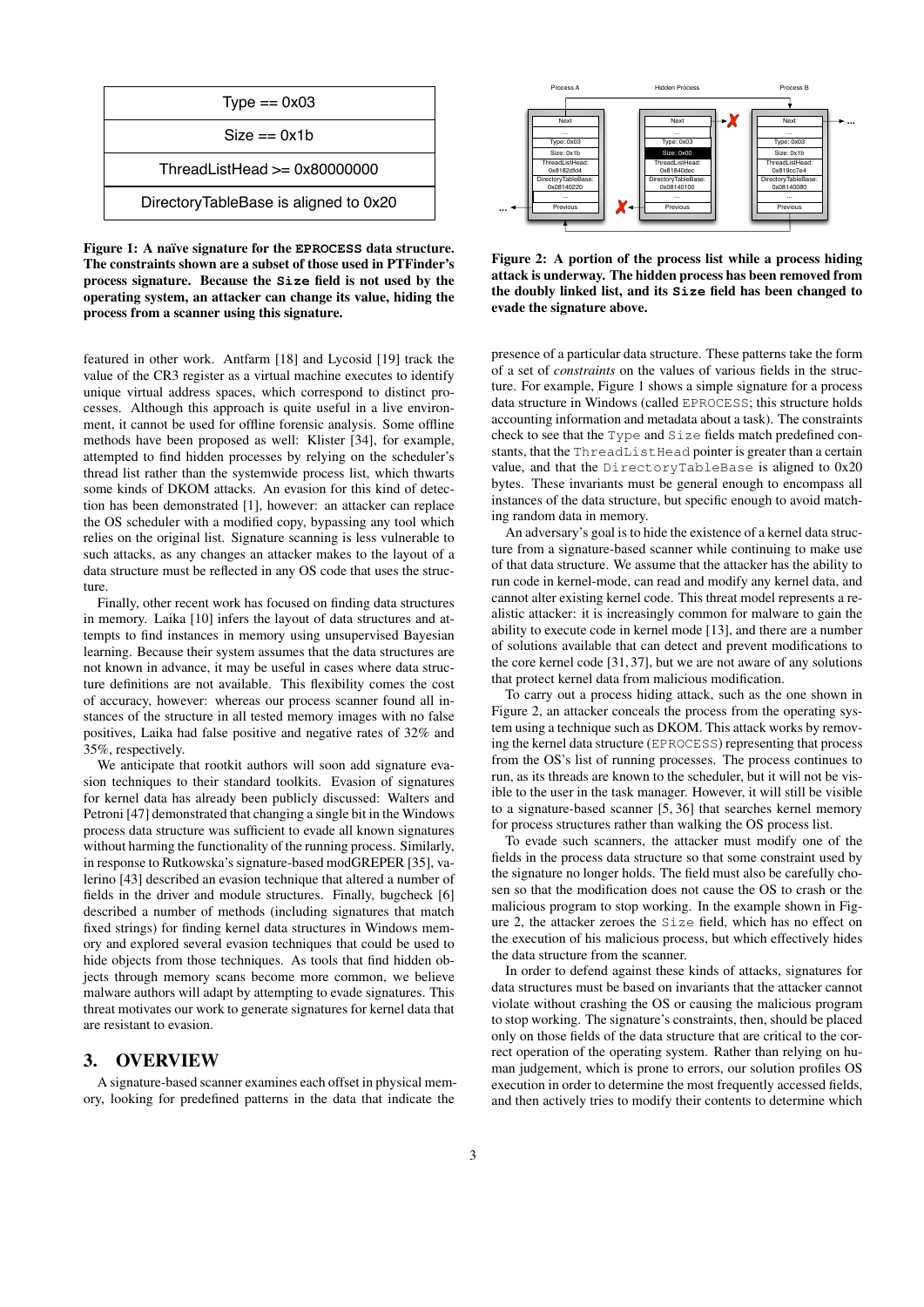are critical to the correct functioning of the system. Such fields will be difficult for an attacker to modify without crashing the system, and are good candidates for robust signatures.

Finally, we will demonstrate that it is possible to automatically infer invariants on these robust fields and construct a scanner that is resistant to evasion attacks.

# 4. ARCHITECTURE

Our system architecture generates signatures using a three step process. We first *profile* the data structure we wish to model to determine which fields are most commonly accessed by the operating system (Section 4.1). This is done to narrow the domain of the data that we must test in the fuzzing stage: if a field is never accessed in the course of the normal operation of the OS, it is safe to assume that it can be modified without adversely affecting OS functionality. Next, the most frequently accessed fields are *fuzzed* (Section 4.2) to determine which can be modified without causing a crash or otherwise preventing the structure from serving its intended purpose. Finally, we collect known-good instances of the data structure, and build a signature based on these instances that depends only on the features that could not be safely modified during fuzzing (Section 4.3).

Profiling and fuzzing are both essentially forms of *feature selection*. Each tests features of the data structure to determine their suitability for use in a signature. Features that are unused by the operating system or are modifiable without negative consequences are assumed to be under the control of the attacker and eliminated from consideration. Including such weak features would allow an attacker to introduce *false negatives* by violating the constraints of a signature that used them, in the same way that a polymorphic virus evades an overly specific antivirus signature. At the other end of the spectrum, if too few features remain at the end of feature selection, the resulting signature may not be specific enough and may match random data, creating *false positives*.

The profiling and fuzzing stages are implemented using the Xen hypervisor [3] and VMware Server [45], respectively. Because profiling requires the ability to monitor memory access, we chose to use Xen, which is open source and allowed us to make the necessary changes to the hypervisor to support this monitoring. However, Xen lacks the ability to save and restore system snapshots, a feature needed for reliable fuzz testing, so we use VMware Server for this stage. Also, because VMware's snapshots save the contents of physical memory to disk, we were able to easily modify the memory of the guest OS by altering the on-disk snapshot file.

# 4.1 Data Structure Profiling

In the profiling stage (shown in Figure 3), we attempt to determine which structure fields are most commonly accessed by the operating system during normal operation. Fields which are accessed by the OS frequently are stronger candidates for use in a signature because it is more likely that correct behavior of the system depends upon them. By contrast, fields which are rarely accessed are most likely available to the attacker for arbitrary modification; if the OS never accesses a particular field in the data structure, its value cannot influence the flow of execution.

In our implementation, we make use of a modified Xen hypervisor and the "stealth breakpoint" technique described by Vasudevan and Yerraballi [44] to profile access to the data structure. Stealth breakpoints on memory regions work by marking the memory page that contains the data to be monitored as "not present" by clearing the Present bit in the corresponding page table entry. When the guest OS makes any access to the page, the page fault handler is triggered, an event which can be caught by the hypervisor. The hy-

pervisor then logs the virtual address that was accessed (available in the CR2 register), emulates the instruction that caused the fault, and allows the guest to continue. These logs can later be examined to determine what fields were accessed, and how often.

For example, to monitor the fields of the Windows EPROCESS data structure, we launch a process and determine the address in memory of the structure. We then instruct the hypervisor to log all access to that page, and then allow the process to run for some time. Finally, the logs are examined and matched against the structure's definition to determine how often individual fields were read or written. This process is repeated using several different applications; only the fields that are accessed during the execution of *every* program will be used as input for the fuzzing stage.

We note in passing that determining the precise field accessed requires access to the data structure's definition. On open source operating systems, this information is easy to come by, but for closed source OSes such as Windows it may be more difficult to obtain. For our implementation, which targets Windows XP, we used the debugging symbols provided by Microsoft; these symbols include structure definitions for many kernel structures, including EPROCESS.

#### 4.2 Fuzzing

Although a field that is accessed frequently is a stronger candidate than one which is never accessed, this condition alone is not sufficient to identify truly robust features for use in signatures. For example, the operating system may update a field representing a performance counter quite frequently, but its value is not significant to the correct operation of the OS. Thus, to be confident that a signature based on a particular field will be robust against evasion attacks, we must ensure that the field cannot be arbitrarily modified.

The actual fuzzing (shown in Figure 4) is done by running the target operating system inside VMware Server [45]. As in the profiling stage, we first create a valid instance of the data structure. Next, the state of the guest VM is saved so that it can be easily restored after each test. For each field, we then replace its contents with test data from one of several classes:

- 1. Zero: null bytes. This is used because zero is often a significant special case; e.g., many functions check if a pointer is NULL before dereferencing.
- 2. **Random**:  $n$  random bytes from a uniform distribution, where  $n$  is the size of the field.
- 3. Random primitive type: a random value appropriate to the given primitive type. In particular, pointer fields are fuzzed using valid pointers to kernel memory.
- 4. Random aggregate type: a random value appropriate to the given aggregate type (i.e., structure). Embedded structures are replaced by other valid instances of that structure, and pointers to structures of a given type are replaced by pointers to that same type. Currently implemented as a random choice of value from that field in other instances of the target data structure.

After the data is modified, we resume the guest VM and monitor the operating system to observe the effects of our modifications. To determine whether our modification was harmful, we must construct a test,  $\phi$ , which examines the guest and checks if the OS is still working and the functionality associated with the target data structure instance is still intact.

For a process data structure,  $\phi$  could be a test that first checks to see if the OS is running, and then determines whether the associated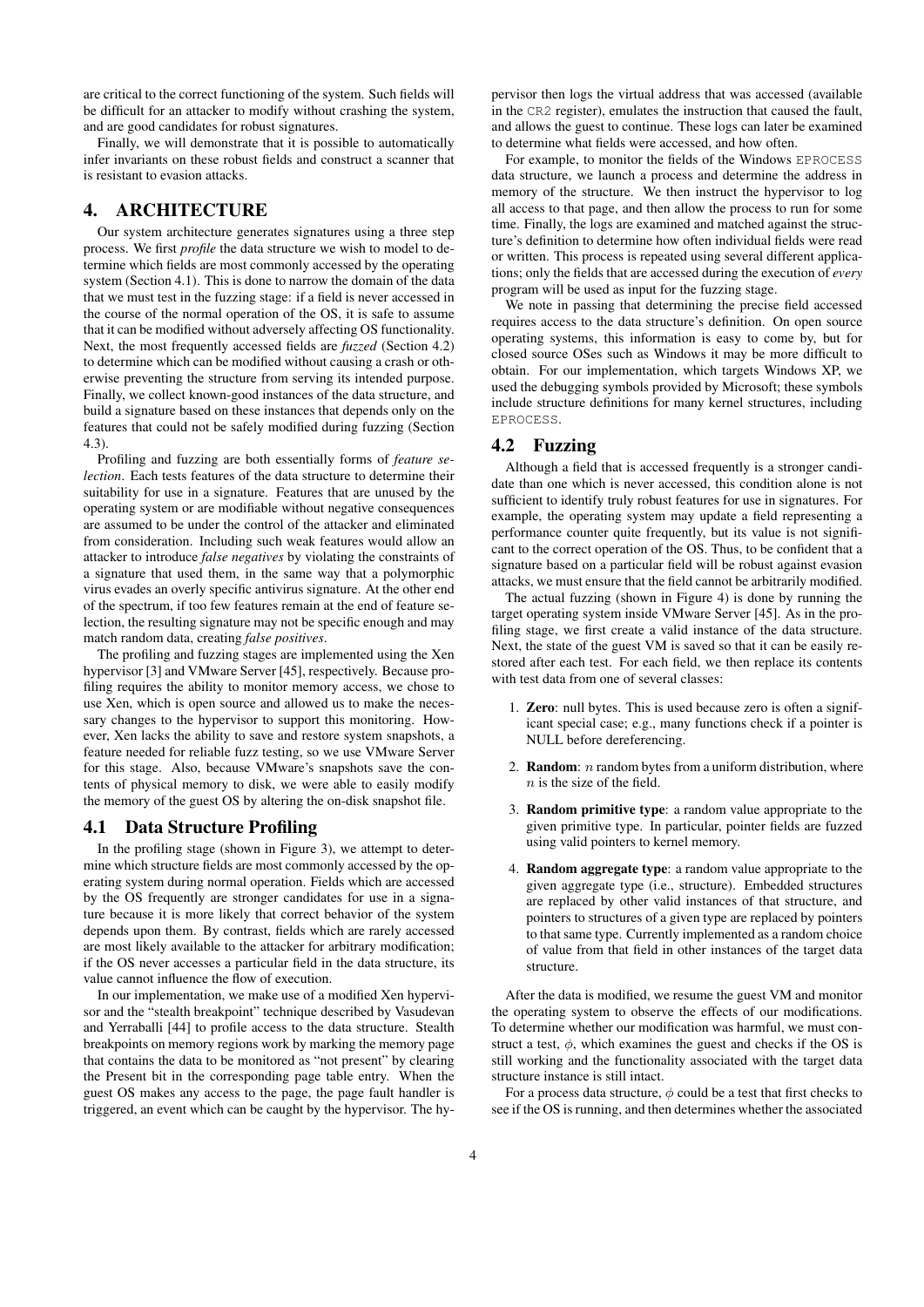

Figure 3: The profiling stage of our signature generation system. As the OS executes, accesses to the target data structure are logged. These logs are then combined with knowledge of the field layout in the structure to produce an access profile.



Figure 4: The architecture of the fuzzing stage. Starting from some baseline state, a test pattern is written into a field in the target data structure in the memory of the virtual machine. The VM is then resumed and tested to see if its functionality is intact. If so, the modification was not harmful and we consider the field a weaker candidate for a signature.

program is still running. This check may be simpler to program if the behavior of the application in question is well-known. In our experiments (described in Section 5.1), we used an application we had written that performed some simple functions such as creating a file on the hard drive. This allowed  $\phi$  to check if the program had continued to run successfully by simply testing for the existence of the file created by the program.

To actually inject the data, we pause the virtual machine, which (in VMware) writes the memory out to a file. We then use the memory analysis framework Volatility [46] (which we modified to support writing to the image) to locate the target instance and modify the appropriate field with our random data. Volatility was ideal for this purpose, because it has the ability to locate a number of kernel data structures in images of Windows memory and provides a way to access the data inside the structures by field name. The modifications to allow writing to the image (a feature not normally supported by Volatility, as it is primarily a forensics tool) required 303 lines of additional code.

Finally, we resume the virtual machine and check to see if  $\phi$ indicates the system is still functioning correctly after some time interval. This interval is currently set to 30 seconds to allow time for the VM to resume and any crashes to occur. Software engineering studies [26] have found that crashes typically occur within an average of one million instructions from the occurrence of memory corruption; thus, given current CPU speeds, it is reasonable to assume that this 30 second delay will usually be sufficient to determine whether the alteration was harmful to program functionality. The result of the test is logged, and we restore the saved virtual machine state before running the next test. Any fields whose modifi-

```
class Scan (RobustPsScanner,
       PoolScanProcessFast2 . Scan ):
def \text{-init-}(self, pdfset, outer):
    RobustPsScanner. \_ in it \_ (self ,poffset, outer)
    self.add_constraint(
         s elf.check_objecttable
    )
    self.add_constraint(
         s elf. check_grantedaccess
    )
\lceil \ldots \rceildef check_o object table (self, but, off):val = read(obj-from.buf(buf,types, ['EPROCESS'
         'ObjectTable '], off)
    res = (val == 0 or(va1 & 0xe0000000 ==0xe0000000 and
         val % 0x8 == 0)return res
def check_grantedaccess (self, buf, off):
    val = read\_obj\_from\_buf(buf,types, 'EPROCESS'
         '\,GrantedAccess '], off)
    res = val & 0x1f07fb = 0x1f07fbreturn res
```
Figure 5: Two sample constraints found by our signature generator. If all constraints match for a given data buffer, the plugin will report that the corresponding location in memory contains an **EPROCESS** instance.

cation consistently caused  $\phi$  to indicate failure are used to generate a signature for the data structure.

#### 4.3 Signature Generation

2 apply to all known values of that field. The templates checked are: The final signature generation step is performed using a simplified version of dynamic invariant detection [12]. For each field identified by the feature selection as robust, we first gather a large number of representative values from all instances of the target data structure in our corpus of memory images. Then, for each field, we test several constraint templates to see if any produce invariants that

- Zero subset: check if there is a subset of the values that is zero. If so, ignore these values for the remaining checks.
- Constant: check if the field takes on a constant value.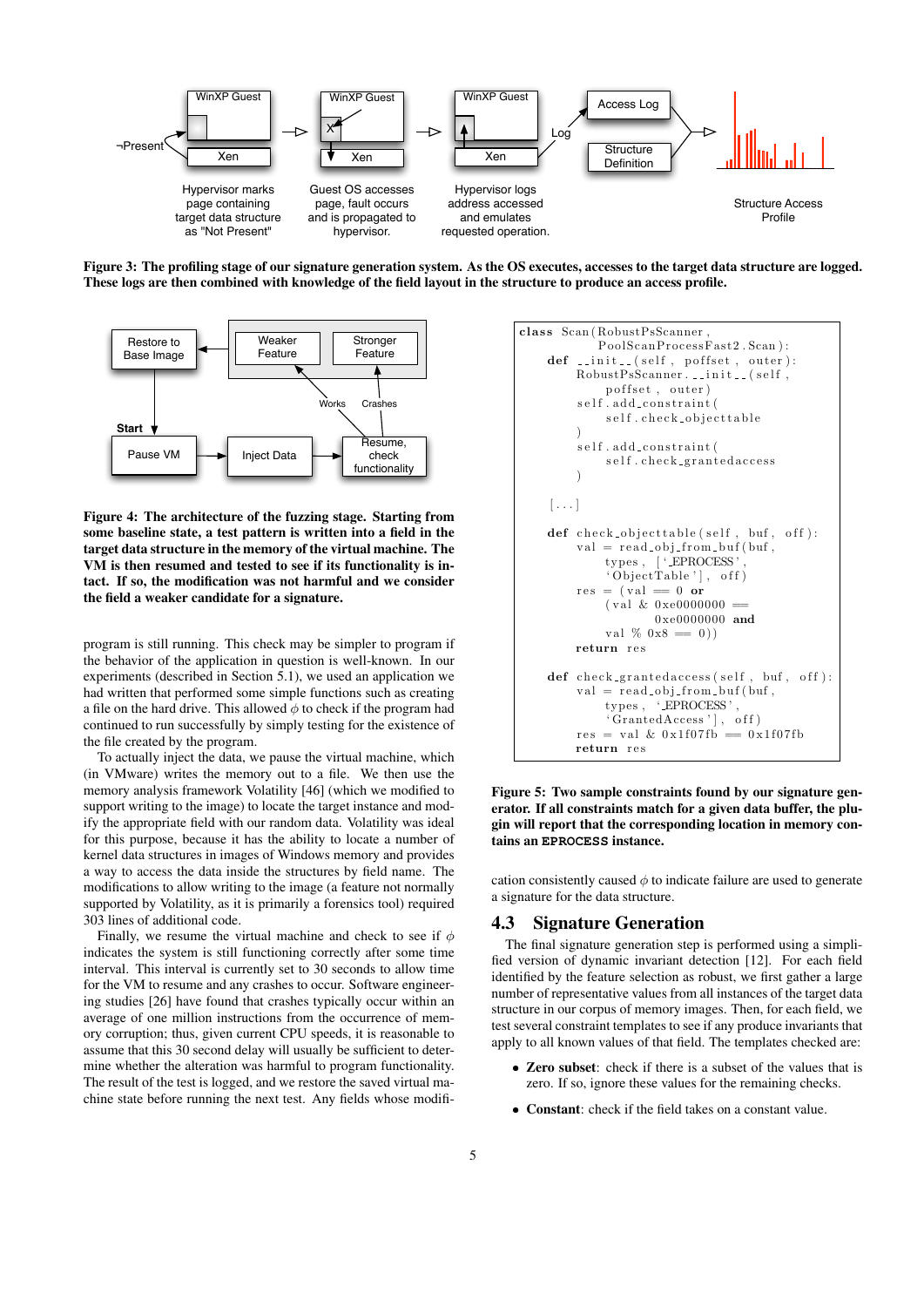- Bitwise AND: check if performing a bitwise AND of all values results in a non-zero value. This effectively checks whether all values have any bits in common.
- Alignment: check if there is a power of two (other than 1) on which all values are aligned.

First, because many fields use zero as a special case to indicate that the field is not in use, we check if any of the instances are zero, and then remove these from the set to be examined. Constraints are then inferred on the remaining fields, and zero will be included as a disjunctive (OR) case in the final signature. The other templates will produce conjunctive constraints on the non-zero field values.

The *constant* template determines whether a field always takes on a particular value. This is useful, for example, for data structures that have a "magic" number that identifies them uniquely. Because the features that are used for signature generation are known to be robust (as these were the selection criteria described in Sections 4.1 and 4.2), we can have some confidence that the operating system performs sanity checking on such constant values.

The two remaining tests are particularly useful for finding constraints on pointer values. The *bitwise AND* test simply performs a bitwise AND of all values observed. In many operating systems, kernel memory resides in a specific portion of virtual address space, such as (in Windows) the upper 2 gigabytes. One can determine if a 32-bit pointer always points to kernel memory, then, by simply checking that the highest bit is set.

Finally, the *alignment* test attempts to find a natural alignment for all values. As an optimization, many OS memory managers allocate memory aligned on a natural processor boundary, such as eight bytes. As a result, most pointers to kernel objects will likewise have some natural alignment that we can discover and use as a constraint.

Our signature generator takes as input a comma-separated file, where each row gives the field name and a list of values observed for that field. For each field, it applies the constraint templates to the values listed and determines a boolean expression that is true for every value. It then outputs a plugin for Volatility, written in Python, that can be used to scan for the target data structure in a memory image. An excerpt of the plugin generated to search for instances of the EPROCESS data structure is given in Figure 5.

The signature generation mechanism produces extremely robust results in practice: as we describe in Section 6.3, the signature we generated for Windows process data structures found all instances of the data structure in memory with no false positives or negatives. Should this technique prove insufficient for some data structure, however (for example, if only a few features are robust enough to use in a signature), more heavyweight techniques such as dynamic heap type inference [32] could be used.

#### 4.4 Discussion

Our experiments (described in Section 6) show that these techniques can be used to derive highly accurate signatures for kernel data structures that are simultaneously difficult to evade. There are, however, certain drawbacks to using probabilistic methods such as dynamic analysis and fuzz testing. In particular, both techniques may suffer from *coverage* problems. In the profiling stage, it is highly unlikely that every field used by the operating system will actually be accessed; there are many fields that may only be used in special cases. Likewise, during fuzzing, it is possible that although the operating system did not crash during the 30 seconds of testing, it might fail later on, or in some special circumstances.

In both of these cases, however, we note that these omissions will only cause us to ignore potentially robust features, rather than accidentally including weak ones. Moreover, from an attacker's point of view, the malware need not work perfectly, or run in every special case: sacrificing correct operation in a tiny fraction of configurations may be worth the increased stealth afforded by modifying these fields. Thus, a short time interval for testing is *conservative*: it will never cause a weak feature to be used in a signature, as only features whose modification consistently causes OS crashes form the basis of signatures. However, it may cause fields to be eliminated that would, in fact, have been acceptable to use in a signature. If too many fields are eliminated, the resulting signature may match random data in memory, creating false positives. In any case, this limitation is easily overcome by increasing the amount of time the fuzzer waits before testing the OS functionality, or by exercising the guest OS more strenuously during that time period.

However, there are some coverage issues that could result in weak signatures. Because fuzzing is a dynamic process, it is possible to only inject a subset of values that causes the OS to crash, while there exists some other set of values that can be used without any negative effects. In this case, we may conclude that a given feature is robust when in fact the attacker can modify it at will. For most fields it is not practical to test every possible value (for example, assuming each test takes only five seconds, it would still require over 680 years to exhaustively test a 32-bit integer). In Section 8, we will consider future enhancements to the fuzzing stage that may improve coverage.

Finally, we note that although the features selected using our method are likely to be difficult to modify, there is no guarantee that they will be usable in a signature. For example, although our testing found that the field containing the process ID is difficult to modify, it could still be any value, and examining a large number of process IDs will not turn up any constraints on the value. In practice, though, we found that most of the "robust" features identified were fairly simple to incorporate into a signature, and we expect that this will be true for most data structures.

#### 5. METHODOLOGY

Signature search is essentially a classification problem: given an unknown piece of data, we wish to classify it as an instance of our data type or as something else. Our experiments, therefore, attempt to measure the performance of the signatures using standard classification metrics: false positives and negatives. A false positive in this case is a piece of data that matches the signature but would not be considered a valid instance of the data structure by the operating system. Conversely, a false negative is a valid instance that is not classified as such by our signature. False negatives represent cases where the attacker could successfully evade the signature, whereas false positives could introduce noise and make it difficult for to tell what processes are actually running.

For our purposes, we only consider false positives that are syntactically invalid. We note that an attacker could generate any number of false positives by simply making copies of existing kernel data structures. These structures would be semantically invalid (the operating system would have no knowledge of their existence), but would be detected by a signature scanner. The possibility of such "dummy" structures is a known weakness of signature-based methods for finding kernel data structures [47]; however, a solution to this problem is outside the scope of this work.

For our experiments, we chose to generate a signature for the Windows EPROCESS data structure, which holds information related to each running process. This structure was chosen because it is the most commonly hidden by malicious software, and there are a number of existing signature-based tools that attempt to locate this data structure in memory [5, 36, 46]. We compare the success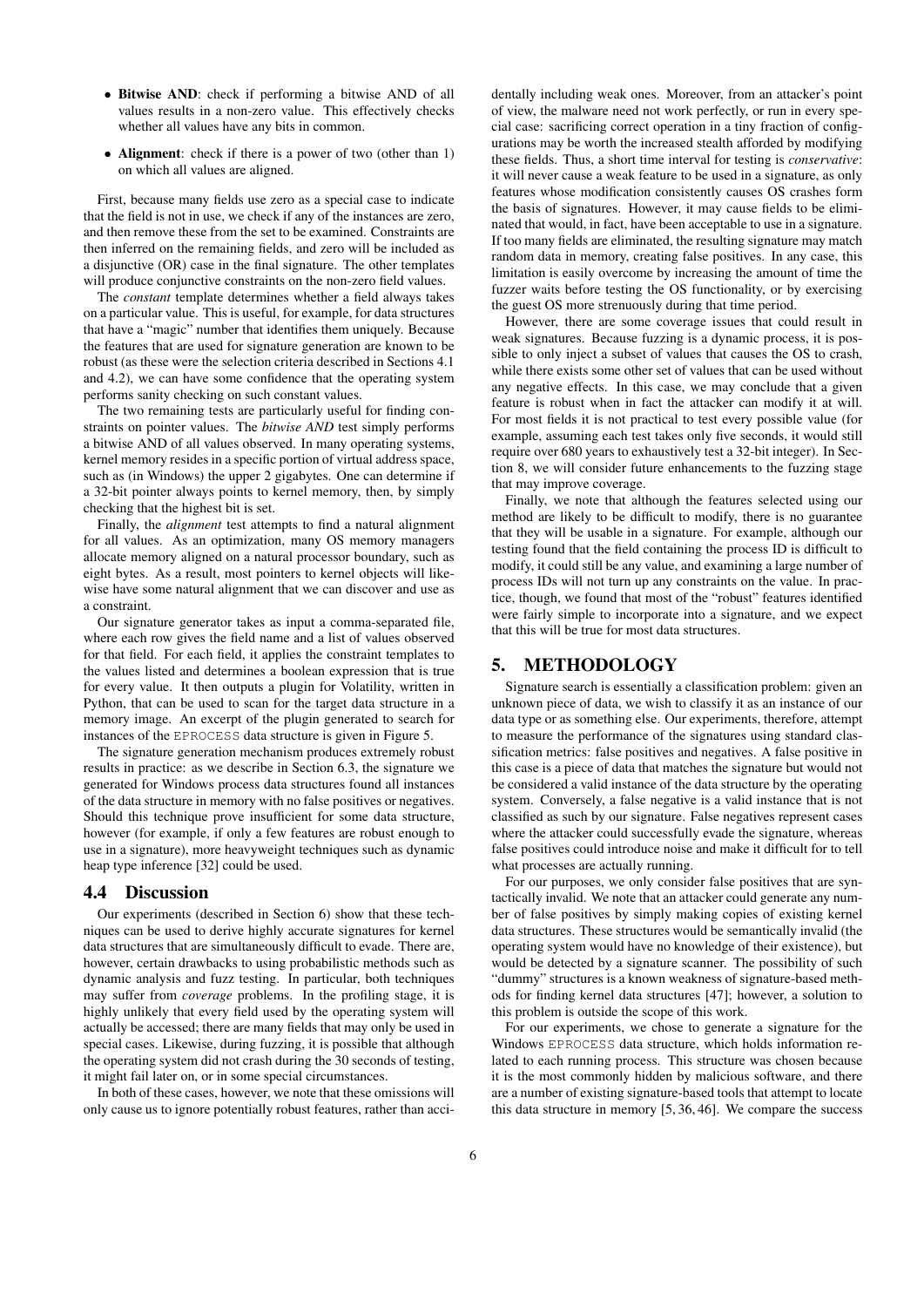| <b>System Utilities</b>        |                       |                  |  |  |  |  |
|--------------------------------|-----------------------|------------------|--|--|--|--|
| Name                           | Version               | Fields           |  |  |  |  |
| Telnet                         | 5.1.2600.5512         | $\overline{112}$ |  |  |  |  |
| Command shell                  | 5.1.2600.5512         | 135              |  |  |  |  |
| <b>NTFS</b> Defragment         | 5.1.2600.5512         | 123              |  |  |  |  |
| Explorer                       | 6.0.2900.5512         | 143              |  |  |  |  |
| <b>Browsers</b>                |                       |                  |  |  |  |  |
| Name                           | Version               | Fields           |  |  |  |  |
| <b>Internet Explorer</b>       | 7.0.5730.13           | 153              |  |  |  |  |
| Mozilla Firefox                | 3.0.5                 | 147              |  |  |  |  |
|                                | Games                 |                  |  |  |  |  |
| Name                           | Version               | Fields           |  |  |  |  |
| WinQuake                       | 1.06                  | 129              |  |  |  |  |
| Minesweeper                    | 5.1.2600.0            | 108              |  |  |  |  |
| <b>Editor</b>                  |                       |                  |  |  |  |  |
| Name                           | Version               | Fields           |  |  |  |  |
| Notepad                        | 5.6.2600.5512         | 151              |  |  |  |  |
|                                | <b>Debugger</b>       |                  |  |  |  |  |
| Name                           | Version               | Fields           |  |  |  |  |
| Notepad (debugged)             | 5.6.2600.5512         | 145              |  |  |  |  |
| Windbg (debugging)             | 6.9.0003.113 x86      | 146              |  |  |  |  |
|                                | <b>Communications</b> |                  |  |  |  |  |
| Name                           | Version               | Fields           |  |  |  |  |
| <b>Outlook Express</b>         | 6.00.2900.5512        | 148              |  |  |  |  |
| Pidgin                         | 2.5.3                 | 143              |  |  |  |  |
| <b>Installer</b>               |                       |                  |  |  |  |  |
| Name                           | Version               | Fields           |  |  |  |  |
| <b>Pidgin Installer</b>        | 2.4.0                 | 188              |  |  |  |  |
| <b>Antivirus / Antispyware</b> |                       |                  |  |  |  |  |
| Name                           | Version               | Fields           |  |  |  |  |
| Avira AntiVir                  | 8.2.0.337             | 130              |  |  |  |  |
| Spybot Search & Destroy        | 1.6.0.0               | 136              |  |  |  |  |
| <b>Network Servers</b>         |                       |                  |  |  |  |  |
| Name                           | Version               | Fields           |  |  |  |  |
| Apache HTTPd                   | 2.2.11                | 108              |  |  |  |  |
| network_listener               | N/A                   | 139              |  |  |  |  |
| <b>Multimedia</b>              |                       |                  |  |  |  |  |
| Name                           | Version               | Fields           |  |  |  |  |
| Windows Media Player           | 9.00.00.4503          | 142              |  |  |  |  |
| <i>i</i> Tunes                 | 8.0.2.20              | 142              |  |  |  |  |

Table 1: List of applications profiled, along with the number of fields in **EPROCESS** accessed.

of our signature with these tools. However, our work can also be applied to generate signatures for other data structures.

#### 5.1 Profile Generation and Fuzzing

During the profiling stage, we examined access patterns for fields in the EPROCESS data structure. To ensure that our data represented a wide range of possible application-level behavior, we chose twenty different programs that performed a variety of tasks (see Table 1 for a full list). To obtain a profile, we first launched the application and noted the address of its associated EPROCESS structure using the kernel debugger, WinDbg. We then instructed the Xen hypervisor to monitor access to the page, and used the application for a minimum of five minutes.

We note that in addition to differences caused by the unique function performed by each application, other activities occurring on the system may cause different parts of the data structure to be exercised. In an attempt to isolate the effects caused by differences in program behavior, as each profile was generated we also used

the system to launch several new tasks (Notepad and the command shell, cmd.exe), switch between interactive programs, and move and minimize the window of the application being profiled.

After profiling the applications, we picked only the features that were accessed in all twenty applications. This choice is conservative: if there are applications which do not cause a particular field to be exercised, then it may be possible for an attacker to design a program that never causes the OS to access that field. The attacker would then be able to modify the field's value at will and evade any signature that used constraints on its value.

As described in Section 4.2, features that were accessed by all programs profiled were fuzzed to ensure that they were difficult to modify. Checking that the EPROCESS data structure is still functioning after each fuzz test is much simpler if the associated program has known, well defined behavior. For this reason, we chose to create a program called network\_listener that opens a network socket on TCP port 31337, waits for a connection, creates a file on the hard drive, and finally exits successfully. The baseline snapshot was taken just after launching network\_listener inside the guest VM.

Because the program behavior is known in advance, the test to see if the OS and program are still working correctly  $(\phi)$  becomes simple. From the host, we perform the following tests on the virtual machine:

- 1. Determine if the virtual machine responds to pings.
- 2. Check that the program is still accepting connections on port 31337.
- 3. Check for the existence of the file written by the application (using the VMware Tools API).

If all tests pass, then  $\phi$  returns true, indicating that the modification was accomplished without harming OS or program functionality. If instead  $\phi$  returns false, then the OS has crashed or some aspect of the program associated with our EPROCESS instance has stopped functioning. This latter case indicates that the OS will not accept arbitrary values for the field, and provides evidence that we can safely build a signature based on the field.

## 5.2 Signature Generation and Evaluation

Finally, we generated a signature using the method described in Section 4.3. The features chosen were the 15 most robust, as measured by the tests done during the fuzzing stage. For each of these fields, we extracted from our corpus of memory images (our training set) a list of the values it contained for all processes found in the image. The four images in the training set were not infected by malware, and were taken from systems running the 32-bit version of Windows XP, Service Pack 2. Processes were located in the memory image by walking the operating system's process list; in the absence of maliciously hidden processes, this serves as "ground truth" for the list of valid process data structures. We then used our signature generator to find constraints on the observed values. The signature generator outputs a plugin for Volatility that can be used to search for a data structure matching the constraints found in a memory image.

The generated scan plugin was used to search for processes in a number of memory images. For this purpose, we used two images provided by the NIST Computer Forensic Reference Data Sets (CFReDS) project [27] and a paused virtual machine on which a process had been hidden by our own custom rootkit. The number of false positives and negatives were measured for each test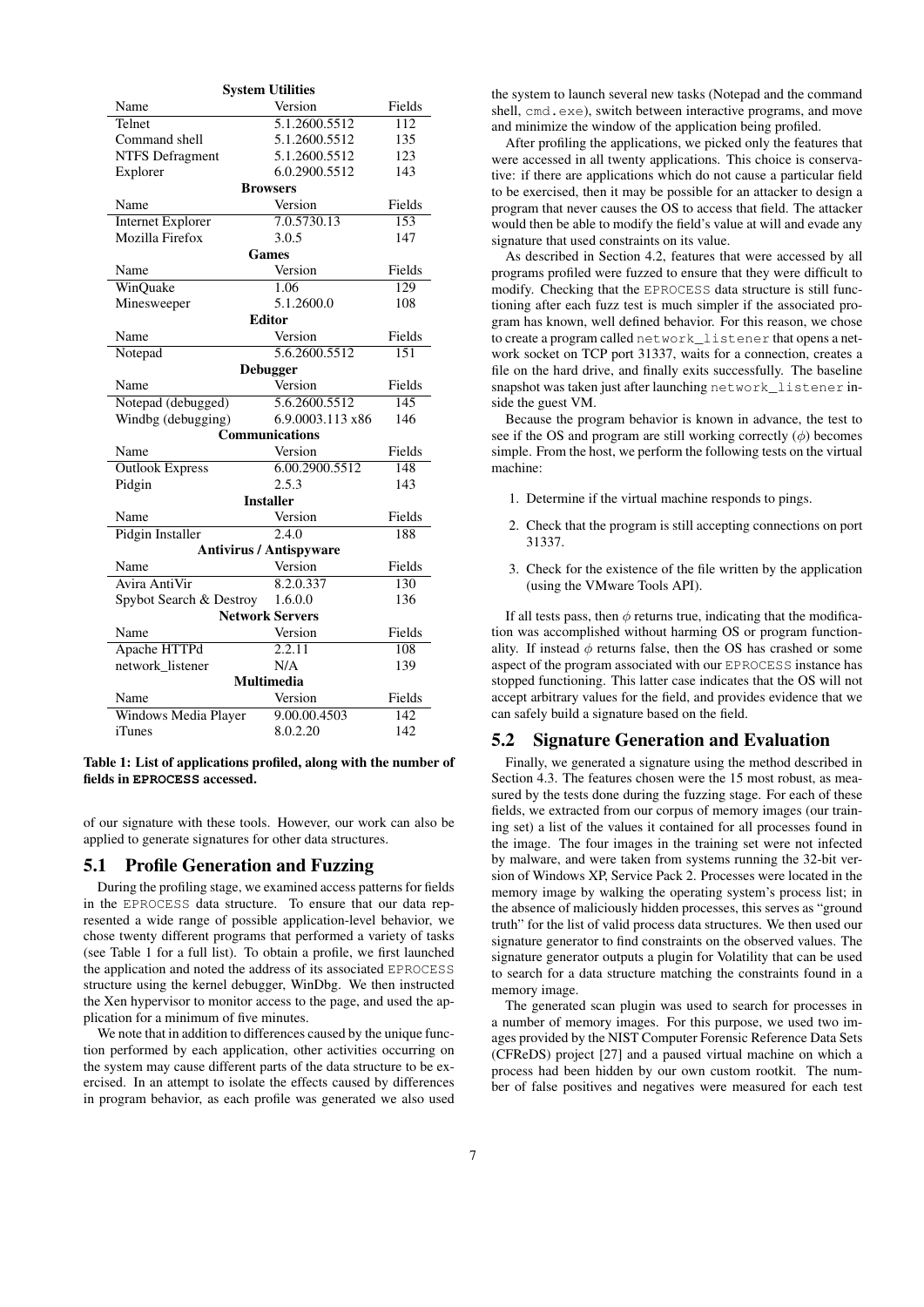| Field                           | Used by              |
|---------------------------------|----------------------|
| ThreadListHead.Blink            | Volatility (psscan2) |
| Pcb.Header.Type                 | PTFinder             |
| Pcb.Header.Size                 | PTFinder             |
| WorkingSetLock.Header.Type      | PTFinder             |
| WorkingSetLock.Header.Size      | PTFinder             |
| AddressCreationLock.Header.Type | PTFinder             |
| AddressCreationLock.Header.Size | PTFinder             |

Table 2: Fields zeroed by our modified FU Rootkit, along with the scanners that depend on that field.

image, and compared against two existing signature-based tools, PTFinder [36] and Volatility's psscan2 module.<sup>1</sup>

Our custom malware, which is a slightly modified version of the FU Rootkit [7], hides processes using DKOM (as in the original FU), and additionally attempts to evade known process signatures by zeroing non-essential fields in the process data structure. The fields modified, shown in Table 2, were chosen by finding those fields that were used by common scanners but that our initial structure profiling indicated were unused by the OS.

# 6. RESULTS

The experimental results are given below. We describe the outcome of profiling twenty different applications and present the results of the fuzzing stage. These features are used by the signature generator to find constraints and create a new process scan module for Volatility. Finally, we compare the accuracy of our scanner with other popular scanners.

Throughout, we also consider what our results tell us about the features used by another popular signature (PTFinder's signature for EPROCESS). We find that after fuzzing and profiling, only two of its nine features are resistant to evasion; the remaining invariants are not sufficient to avoid matching random portions of memory.

## 6.1 Profiling

After profiling the twenty applications described in Section 5.1, we can confirm our hypothesis that some fields are accessed only rarely, if ever. Of the 221 fields in the EPROCESS data structure, 32 were never accessed during the execution of the profiled programs. At the other extreme, 72 were accessed for every application and are thus strong candidates for a process signature. In between are 117 fields that were accessed by some programs, but not others; Figure 6(a) gives a histogram detailing precisely how many programs accessed each field.

Included in the 32 fields that were never accessed are three of the nine used by PTFinder to locate processes in memory dumps; a further four are only accessed by a subset of the programs profiled (the profiling results for the fields used by PTFinder are shown in Figure 6(b)). Because the signature used in PTFinder is conjunctive (all of its constraints must be met in order to report a match), and the attacker has complete control over three of the fields used in the signature, *we can conclude that this signature can be trivially evaded*. The features chosen by PTFinder's author did not correspond to those used by the OS, demonstrating that human judgment may not be sufficient to determine what fields are appropriate for use in data structure signatures.

<sup>1</sup>Note that Volatility also includes a process scanner called psscan. This scanner uses the same constraints as PTFinder, and hence is vulnerable to the same evasions, so we do not consider it here.

| Field                      |   | ĸ | P | A | <b>Total</b> |
|----------------------------|---|---|---|---|--------------|
| ActiveProcessLinks.Flink   | 5 |   |   | 5 | 20           |
| Pcb.DirectoryTableBase[0]  | 5 | 5 |   | 5 | 20           |
| Pcb. ThreadListHead. Flink | 5 |   |   | 5 | 20           |
| Token. Value               | 5 |   | 5 | 3 | 18           |
| Token.Object               | 5 | 5 | 5 |   | 16           |
| VadHint                    | 5 |   | 2 |   | 12           |
| <b>UniqueProcessId</b>     |   |   |   |   | 12           |

Table 3: Selected **EPROCESS** fields and the results of fuzzing them. The values indicate the number of times a given test caused  $\phi$  to return false, indicating that the OS or program had stopped working correctly. The columns indicate number of OS crashes when testing with the Zero, Random, Random Primitive, and Random Aggregate patterns.

#### 6.2 Fuzzing

We then took the 72 fields identified as always accessed during the profiling stage and fuzzed them using the four different data patterns (zero, random, random primitive, and random aggregate), modifying each field with each pattern five times, for a total of 1,440 distinct tests. The overall number of failed tests for each field is shown in Figure 7. However, this does not provide a full picture of the fuzzing results, as it is also important to note which data patterns caused the OS to fail. It may be acceptable to use a field in a signature even if it is possible to write zeroes to that field, for example, because the constraint could include zero as a special case. We have, therefore, included several sample fields in Table 3, in order to give an idea of what the result data looks like.

We find, as expected, that there are many "essential" fields upon which we may base our signature. Five fields failed every attempt at manipulation, and a further 12 failed more than half of the tests (i.e., more than 10). This will give us a set of robust features that is large enough to ensure that the number of false positives found by the signature is minimized.

As in the profiling stage, we also note that these results give us a very strong indication of what fields *not* to choose. Of the 72 fields from profiling, 29 passed every test (their modification did not result in any loss of functionality); these, again, would be a poor basis for a signature as their values can be controlled by an attacker.

#### 6.3 Signature Accuracy

With a list of robust features in hand, we used our signature generator to find constraints on the values of each feature. The field values were collected from 184 processes across the four images in our training set and constraints were inferred using the templates described in Section 5.2, producing the constraints shown in Table 4. The signature generator produced a plugin for Volatility that uses the constraints found to search for EPROCESS instances in memory images.

We then evaluated the accuracy of three process scanners: our own automatically generated scanner, Volatility's psscan2 module, and PTFinder [36]. Using each scanner, we searched for instances of the EPROCESS data structure in the three memory images listed in Section 5.2. The output of each tool was compared against the OS's list of running processes (found by walking the linked list of process data structures using Volatility's pslist module). In the case of the non-NIST image, we also checked for the presence of our hidden process, which was not visible in the standard OS process list.

We found that all three scanners had equal detection performance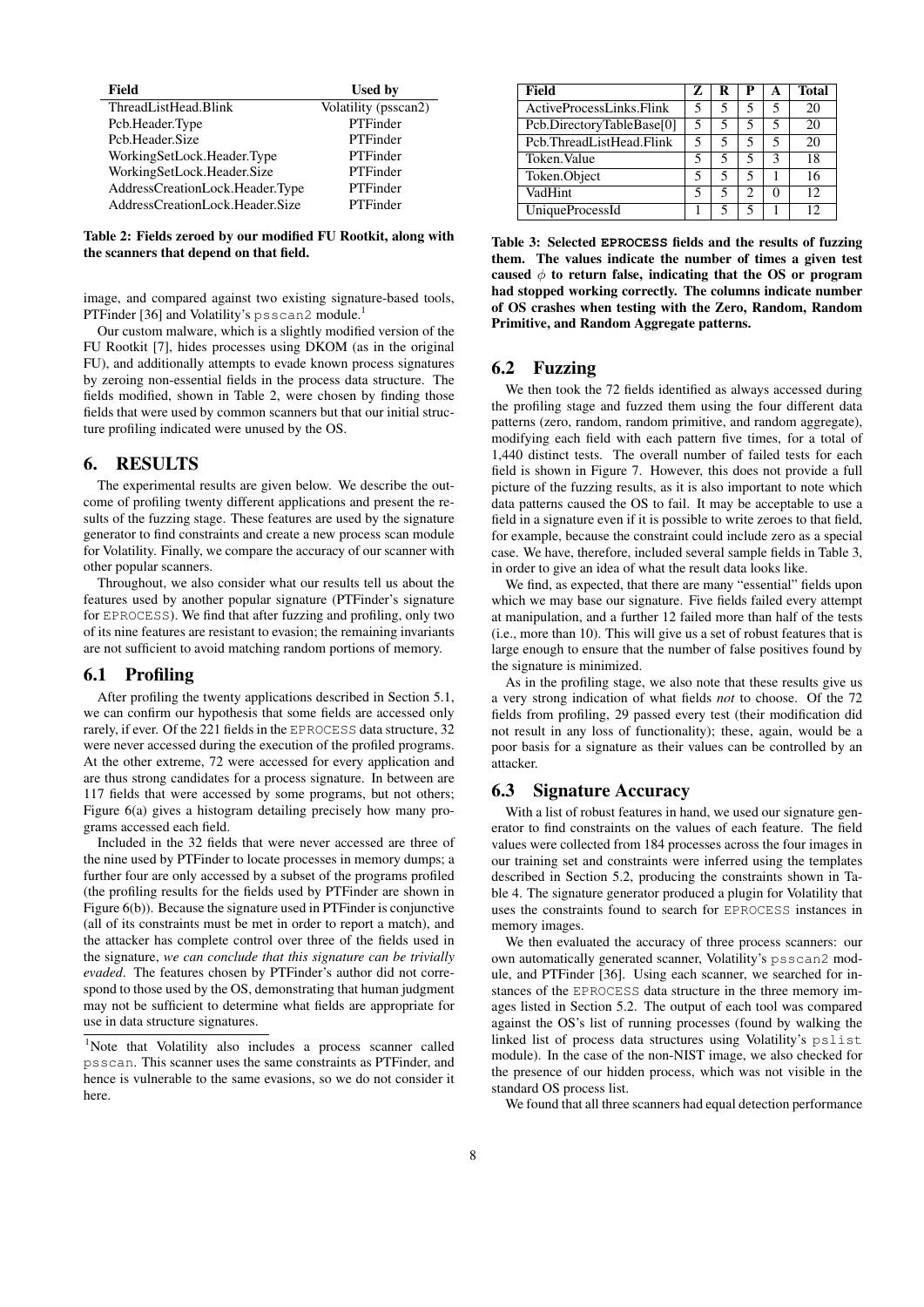

(a) Number of profiled programs in which EPROCESS fields were accessed. Only fields accessed by all 20 programs provide the strongest assurance for use in a signature.



(b) Access prevalence of fields used by PTFinder's EPROCESS signature. Note that the signature relies on field values never used by the OS, so an attacker can safely change these values to evade the signature.





Figure 7: Fuzzing results for **EPROCESS**. The y-axis represents the total number of tests for which φ returned false, indicating that the process was no longer functioning correctly. Higher bars indicate stronger features.

on the NIST images and found every process data structure with no false positives. However, only our own scanner was able to detect the hidden process in the third image, demonstrating that an attacker could potentially evade both psscan2 and PTFinder with minimal effort. We believe our signature will also prove resistant to evasion against real-world attackers, as the features it uses are demonstrably difficult for an attacker to alter.

Aside from the active processes in the images, we also noted some discrepancies between the three scanners with respect to terminated processes whose EPROCESS structure was still in memory and had not yet been overwritten. Although PTFinder and psscan2 were vulnerable to the evasion by our custom malware, they also found these terminated processes, which our scanner missed.

As terminated processes could be of forensic interest, we checked whether there was some subset of our "robust" features that would find such processes without introducing false positives. By modifying our scanner to report the result of each constraint for the terminated processes, we found that Windows appears to zero the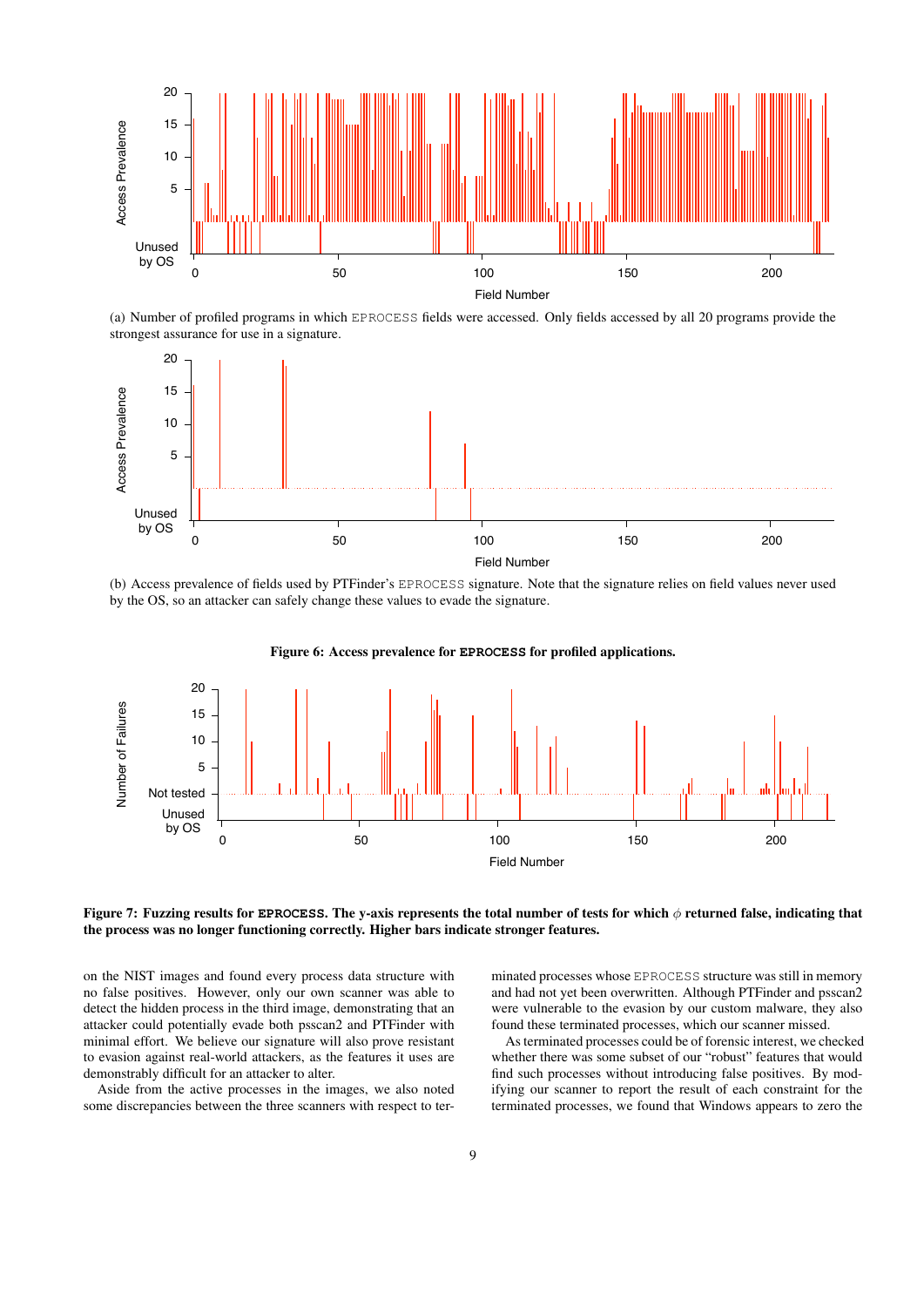| Field                      | Constraint                                                        |
|----------------------------|-------------------------------------------------------------------|
| Pcb.ReadyListHead.Flink    | val & 0x80000000 == 0x80000000 && val % 0x8 == 0                  |
| Pcb. ThreadListHead. Flink | val & 0x80000000 == 0x80000000 && val % 0x8 == 0                  |
| WorkingSetLock.Count       | $val == 1$ & val & $0x1 == 0x1$                                   |
| Vm. Vm Working SetList     | val & 0xc0003000 == 0xc0003000 && val % 0x1000 == 0               |
| VadRoot                    | val == 0    (val & 0x80000000 == 0x80000000 & & val % 0x8 == 0)   |
| Token. Value               | $val & 0xe0000000 == 0xe0000000$                                  |
| AddressCreationLock.Count  | $val == 1$ && val & $0x1 == 0x1$                                  |
| VadHint                    | val == 0    (val & 0x80000000 == 0x80000000 & & val % 0x8 == 0)   |
| Token.Object               | $val & 0xe0000000 == 0xe0000000$                                  |
| <b>OuotaBlock</b>          | val & 0x80000000 == 0x80000000 && val % 0x8 == 0                  |
| <b>ObjectTable</b>         |                                                                   |
| GrantedAccess              | val & $0x1f07fb == 0x1f07fb$                                      |
| ActiveProcessLinks.Flink   | val & 0x80000000 == 0x80000000 && val % 0x8 == 0                  |
| Peb                        | val == 0    (val & 0x7ffd0000 == 0x7ffd0000 && val % 0x1000 == 0) |
| Pcb.DirectoryTableBase.0   | $val$ % $0x20 == 0$                                               |

Table 4: Constraints found for "robust" fields in the **EPROCESS** data structure. The operators shown have the same meaning as in C; % stands for the mod operation, and & represents bitwise AND.  $&$  and  $\parallel$  are the boolean operators for "and" and "or", respectively.

Token.Object and Token.Value fields, which refer to the process's security token, when the process exits. Once we removed these constraints from our signature, we were able to find the terminated processes reported by other tools without introducing false positives. We note that our scanner remains resistant to evasions, as the remaining fields are all robust. The terminated processes demonstrate the importance of generating signatures from a training set that represents the full range of objects one wishes to detect.

# 7. OTHER STRUCTURES

Although our experiments have only been run on EPROCESS, we are confident that the technique will generalize to other data structures. Certain structures in particular, such as threads (represented by ETHREAD in Windows) and files (FILE\_OBJECT), would be good candidates for signature generation, as they contain a wealth of information about the runtime state of the system that is useful for forensic analysis. We will briefly consider what changes might be needed to generate signatures for these structures.

The profiling stage is essentially the same for any structure: the objects are created by some user-level program (i.e., by spawning a thread or opening a file), their location in memory is determined, and the memory region is monitored to log access to the structure. In the fuzzing stage, the only significant challenge is creating an appropriate functionality test  $\phi$ . As threads contain executable code, one could simply use the same test as for processes: attempt to create a file and ensure that the file is created successfully. For file objects, one could test functionality by performing a range of operations on the open file, such as reading, writing, seeking, and closing the file. Finally, our signature generator is not specific to any one object type and could be used as-is: the only input required is a list of observed values for each field in the data structure.

One final complication may arise if the target structure is fairly small. In this case, it may be that after eliminating weak features, there will not be enough left to create a reliable signature (in the sense of having few false positives). In this case, we might employ a more sophisticated search technique: rather than simply using basic pattern matching to find instances of the structure, we could take advantage of information such as the types of objects to which it points. This technique has previously been used successfully in other work to identify the types of objects on the heap [32], and

this additional contextual information could improve signature accuracy.

# 8. FUTURE WORK

As discussed in Section 4.4, obtaining full coverage during fuzzing is impractical; however, but it may be possible to improve our coverage through more judicious selection of random data. For example, we might incorporate *mutation fuzzing* [29], which generates fuzz data by creating small, random variations on existing values. This would help us more efficiently explore the space of possible values, as for many fields legal values will be clustered fairly close together.

The profiling stage could also be made more accurate by switching from simply monitoring whether a field is accessed to attempting to determine how it is used. This would involve the use of taint tracking [4] to find out whether the value of a given field actually influences the execution of the OS. We expect that this could significantly reduce the number of fields that would need to be fuzzed.

Finally, although the automatically generated signatures from our method appear to work well, they are based on dynamic analysis and may therefore suffer from coverage problems. Gaps in coverage could lead to false negatives and evasions in the signature matching process: a constraint inferred on a small number of samples may not be representative of the full range of values that field uses, and thus be overly restrictive. To improve confidence in such constraints, one could also use static analysis to attempt to prove that the inferred constraints do, indeed, hold in all cases.

# 9. CONCLUSIONS

We have successfully demonstrated that it is possible to automatically select robust features of data structures and generate evasionresistant signatures based on them. More importantly, we have described a systematic way of determining which features to use when creating a data structure signature. To our knowledge, no such method was previously available, and we believe that many applications will benefit from this technique.

Our work resulted in a new signature for process data structures on Windows, which can be used immediately by applications which require the ability to locate processes in memory. We also showed that existing signatures used by memory analysis applications were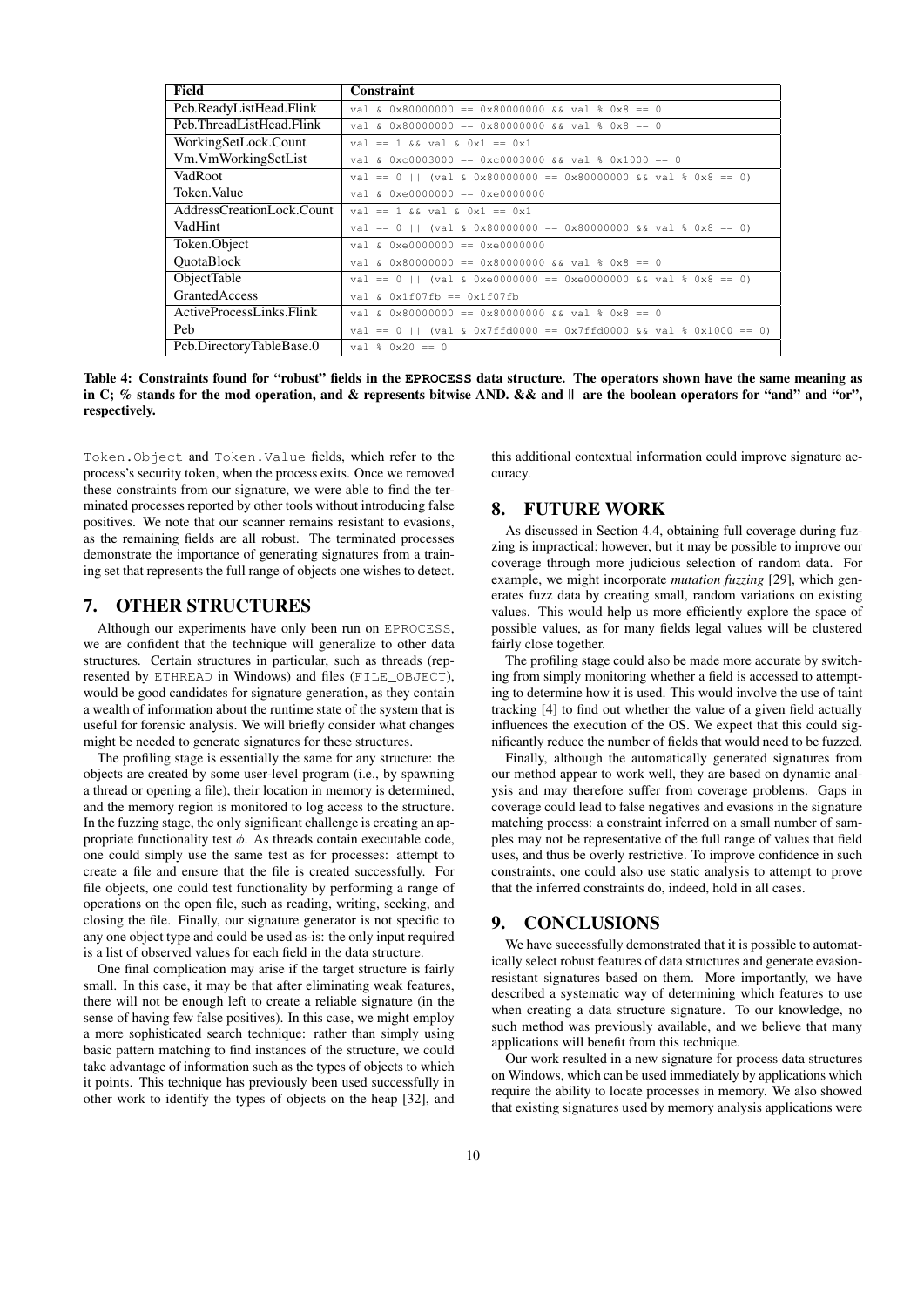vulnerable to evasion, and in the case of PTFinder we described precisely which constraints could be violated by an attacker. These concrete contributions significantly increase the difficulty of hiding process objects from signature scans on Windows systems.

# Acknowledgements

We would like to thank our anonymous reviewers and Matt Fredrikson for their helpful comments on earlier drafts of this paper. This work is supported in part by NSF contract CNS-0831300 and DHS contract FA8750-08-2-0141. The views and conclusions contained herein are those of the authors and should not be interpreted as necessarily representing the official policies or endorsements, either expressed or implied, of the above governmental agencies or the U.S. Government.

# 10. REFERENCES

- [1] 90210. Bypassing Klister 0.4 with no hooks or running a controlled thread scheduler. https://www.rootkit. com/newsread.php?newsid=235.
- [2] A. Baliga, V. Ganapathy, and L. Iftode. Automatic inference and enforcement of kernel data structure invariants. In *Proceedings of the 24th Annual Computer Security Applications Conference (ACSAC)*, Anaheim, California, USA, 2008.
- [3] P. Barham, B. Dragovic, K. Fraser, S. Hand, T. Harris, A. Ho, R. Neugebauer, I. Pratt, and A. Warfield. Xen and the art of virtualization. In *Proceedings of the 19th ACM Symposium on Operating systems principles (SOSP)*, Bolton Landing, NY, 2003.
- [4] D. E. Bell and L. J. LaPadula. Secure computer systems: Mathematical foundations. Technical Report MTR-2547, MITRE Corp., Bedford, MA, 1973.
- [5] C. Betz. MemParser. http: //sourceforge.net/projects/memparser.
- [6] bugcheck. GREPEXEC: Grepping executive objects from pool memory. *Uninformed Journal*, 4, 2006.
- [7] J. Butler. FU rootkit. http://www.rootkit.com/project.php?id=12.
- [8] T. M. Chilimbi, B. Davidson, and J. R. Larus. Cache-conscious structure definition. In *Proceedings of the ACM SIGPLAN 1999 conference on Programming language design and implementation (PLDI)*, Atlanta, GA, 1999.
- [9] M. Christodorescu and S. Jha. Testing malware detectors. In *Proceedings of the 2004 ACM SIGSOFT International Symposium on Software Testing and Analysis (ISSTA)*, Boston, MA, 2004.
- [10] A. Cozzie, F. Stratton, H. Xue, and S. T. King. Digging for data structures. In *Proceedings of the 8th USENIX Symposium on Operating Systems Design and Implementation (OSDI)*, 2008.
- [11] T. Detristan, T. Ulenspiegel, Y. Malcom, and M. S. von Underduk. Polymorphic shellcode engine using spectrum analysis. http://www.phrack.com/issues.html? issue=61&id=9, 2003.
- [12] M. D. Ernst, J. H. Perkins, P. J. Guo, S. McCamant, C. Pacheco, M. S. Tschantz, and C. Xiao. The Daikon system for dynamic detection of likely invariants. *Science of Computer Programming*, 69(1–3), 2007.
- [13] F-Secure. A different twist on the path to the kernel. http://www.f-secure.com/weblog/archives/ 00001507.html, 2008.
- [14] P. Fogla and W. Lee. Evading network anomaly detection systems: formal reasoning and practical techniques. In *Proceedings of the 13th ACM conference on Computer and communications security (CCS)*, Alexandria, VA, 2006.
- [15] J. E. Forrester and B. P. Miller. An empirical study of the robustness of Windows NT applications using random testing. In *Proceedings of the 4th conference on USENIX Windows Systems Symposium (WSS)*, Seattle, WA, 2000.
- [16] M. V. Gundy, H. Chen, Z. Su, and G. Vigna, Feature omission vulnerabilities: Thwarting signature generation for polymorphic worms. In *Proceedings of the 23rd Annual Computer Security Applications Conference (ACSAC)*, Miami Beach, FL, 2007.
- [17] X. Jiang, X. Wang, and D. Xu. Stealthy malware detection through VMM-based "out-of-the-box" semantic view reconstruction. In *Proceedings of the 14th ACM conference on Computer and communications security (CCS)*, Alexandria, VA, 2007.
- [18] S. T. Jones, A. C. Arpaci-Dusseau, and R. H. Arpaci-Dusseau. Antfarm: tracking processes in a virtual machine environment. In *Proceedings of the USENIX Annual Technical Conference (ATEC)*, Boston, MA, 2006.
- [19] S. T. Jones, A. C. Arpaci-Dusseau, and R. H. Arpaci-Dusseau. VMM-based hidden process detection and identification using lycosid. In *Proceedings of the fourth ACM SIGPLAN/SIGOPS international conference on Virtual execution environments (VEE)*, Seattle, WA, 2008.
- [20] J. Kephart and W. Arnold. Automatic extraction of computer virus signatures. In *Proceedings of the 4th International Virus Bulletin Conference (VB)*, Jersey, Channel Islands, UK, 1994.
- [21] H.-A. Kim and B. Karp. Autograph: Toward automated, distributed worm signature detection. In *Proceedings of the 13th conference on USENIX Security Symposium*, volume 13, San Diego, CA, 2004.
- [22] C. Kreibich and J. Crowcroft. Honeycomb: creating intrusion detection signatures using honeypots. *ACM SIGCOMM Computer Communication Review*, 34(1), 2004.
- [23] Z. Li, M. Sanghi, Y. Chen, M.-Y. Kao, and B. Chavez. Hamsa: Fast signature generation for zero-day polymorphic worms with provable attack resilience. In *Proceedings of the 2006 IEEE Symposium on Security and Privacy*, Oakland, CA, 2006.
- [24] B. P. Miller, L. Fredriksen, and B. So. An empirical study of the reliability of UNIX utilities. *Communications of the ACM*, 33(12), 1990.
- [25] B. P. Miller, D. Koski, C. Pheow, and L. V. Maganty. Fuzz revisited: A re-examination of the reliability of UNIX utilities and services. Technical report, 1995.
- [26] S. Narayanasamy, G. Pokam, and B. Calder. Bugnet: Continuously recording program execution for deterministic replay debugging. In *Proceedings of the 32nd annual international symposium on Computer Architecture (ISCA)*, Washington, DC, USA, 2005.
- [27] National Institute of Standards and Technology (NIST). The CFReDS project. http://www.cfreds.nist.gov/.
- [28] J. Newsome, B. Karp, and D. Song. Polygraph: Automatically generating signatures for polymorphic worms. In *Proceedings of the 2005 IEEE Symposium on Security and Privacy*, Oakland, CA, 2005.
- [29] P. Oehlert. Violating assumptions with fuzzing. *IEEE Security and Privacy*, 3(2), 2005.